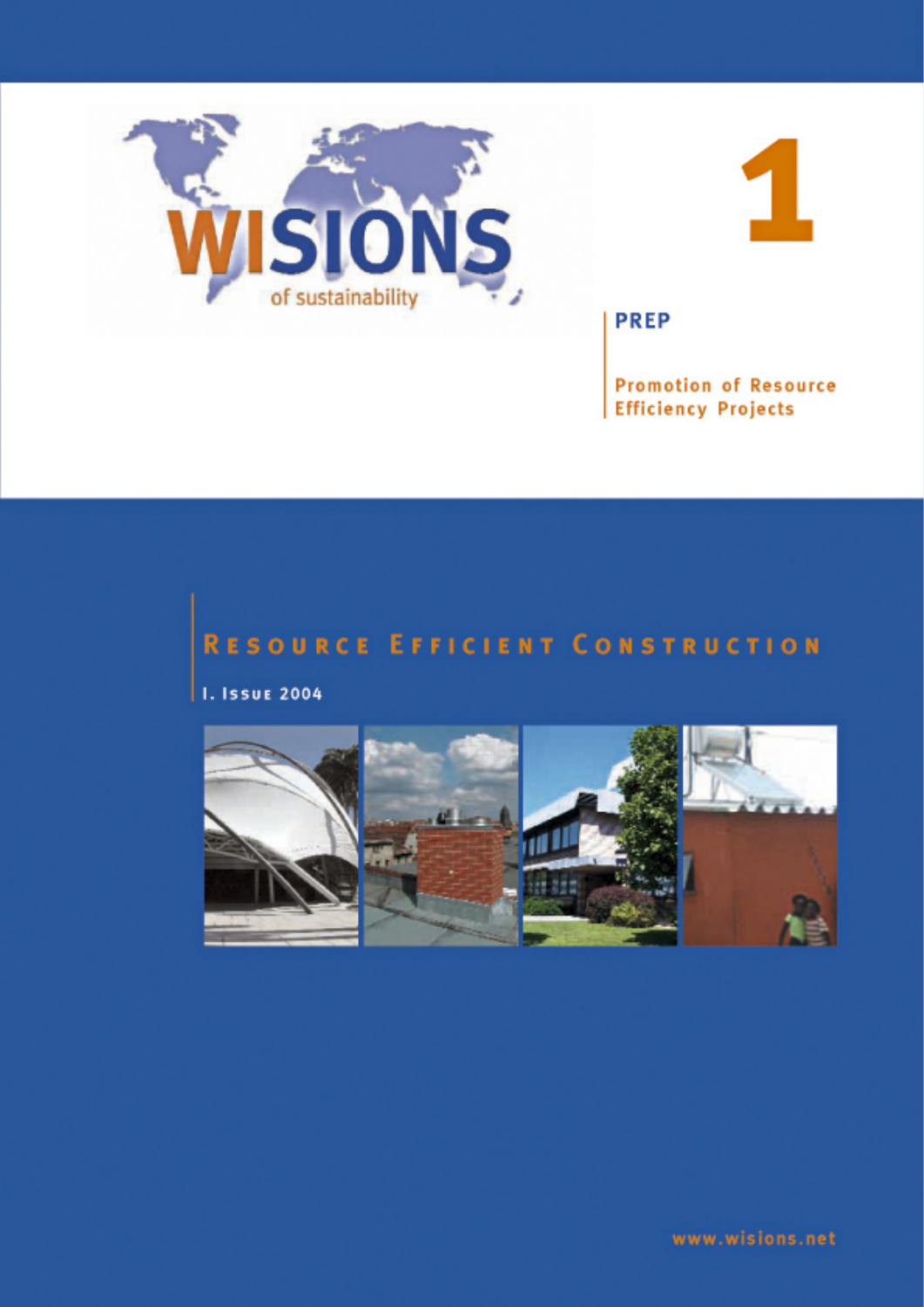## **WISIONS** Sustainable development is possible

WISIONS is an initiative of the Wuppertal Institute for Climate, Environment and Energy, carried out with the support of the Swiss-based foundation Pro-Evolution to foster practical sustainable energy projects.

Sustainable development is possible. Numerous innovative and valuable contributions from different countries, fields and institutions have shown that an appropriate reconciliation of economic, ecological and social factors need not be unrealistic.

Although we have made a promising start, the greatest challenge still facing us in the 21st century is to learn how to use the world's resources in a more efficient, ecologically sound and socially balanced way. It is therefore necessary to foster projects of potential strategic global importance by supporting them so that they can be implemented locally. Examples of good practice need to be actively promoted to a wider audience.

WISIONS promotes good practice in resource efficiency through its publication of relevant successful projects in its Promotion of Resource Efficiency Projects: PREP

WISIONS also provides consulting and support to ensure the potential seen in visions of renewable energy and energy efficiency can be converted into mature projects through its Sustainable Energy Project Support: SEPS



## **SUSTAINABLE ENERGY PROJECT SUPPORT - SEPS**

Realistic visions and concepts of effective projects for sustainable energy do exist, but the necessary implementation sometimes fails. SEPS has the key objective of identifying projects with the real potential to be of strategic importance in renewable and efficient use of energy.

By providing technical and other forms of support, SEPS seeks to overcome existing barriers and will help clean and efficient energy become commonplace. The most promising renewable energy and energy efficiency concepts are selected using transparent analysis based on internationally recognised criteria. Once a project is selected, SEPS can provide additional guidance and support, for example:

- **Practical expert advice and knowledge transfer** for an effective implementation
- **Potential financial support to assist with** project implementation
- Guidance and support for obtaining additional funding
- **Promotion to relevant institutions,** decision makers and scientists
- **Publication on www.wisions.net**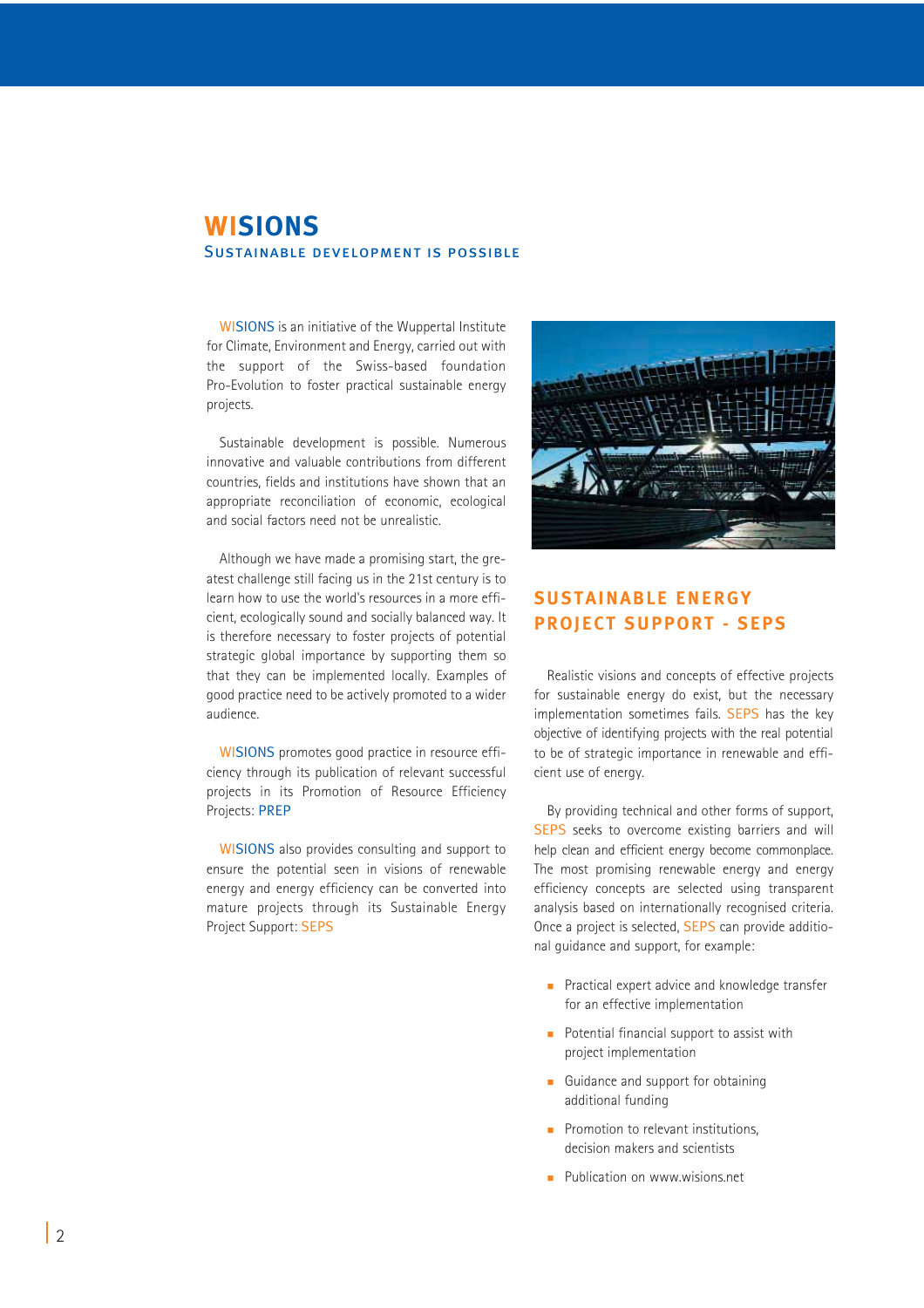## **Resource Efficient Construction**

ONE OF THE MOST IMPORTANT ISSUES IN ACHIEVING SUSTAINABILITY



In efforts by the global community to achieve real sustainability, building and construction is one of the most important issues. This sector accounts for around one-tenth of the world's GDP, for at least 7 per cent of its jobs, for half of all resource use, and for up to 40 per cent of energy use and greenhouse gas emissions. According to research by the Wuppertal Institute, industrialised countries use about 60 tons of non-renewable natural resources per person and per year for building and construction purposes. The continually growing "need" for space per capita is also leading to increased use of heating and air conditioning. Last but not least, larger buildings and growing cities require more and more space. As UNEP's Global Environment Outlook 3 notes, the growth of cities, roads and other infrastructure will entail the disturbance or outright destruction of habitats and wildlife on over 70 per cent of the planet's land surface by 2032 if swift action is not taken now. These facts turn the use of efficient and renewable energy in the construction sector into a critical issue.

With the first of our brochures, we focus on the significance of the construction sector and aim to collect world-wide innovative project approaches that have already been implemented to promote the concepts. Using a key number of internationally accepted criteria, the main considerations have been the energy efficiency and in a broad sense also the resource efficiency of the projects.

All projects that fulfilled our application criteria have been independently reviewed, and four of them which have the potential to have a significant impact on global energy and resource efficiency are published on the following pages. We are pleased to present not only good practice examples from industrialized countries but also ambitious projects successfullly realized in South Africa and Brazil. Although all projects are unique they all carry replicable experiences and information that could be adopted by others in other places (bearing in mind the appropriate adaptation to the local and regional circumstances). The selected projects cannot represent the only correct direction for sustainable construction but they represent promising approaches in the field of sustainable construction.

The upcoming second brochure following the same objectives, namely to collect, evaluate and promote good practice examples, will highlight the issue of "Water and Energy".

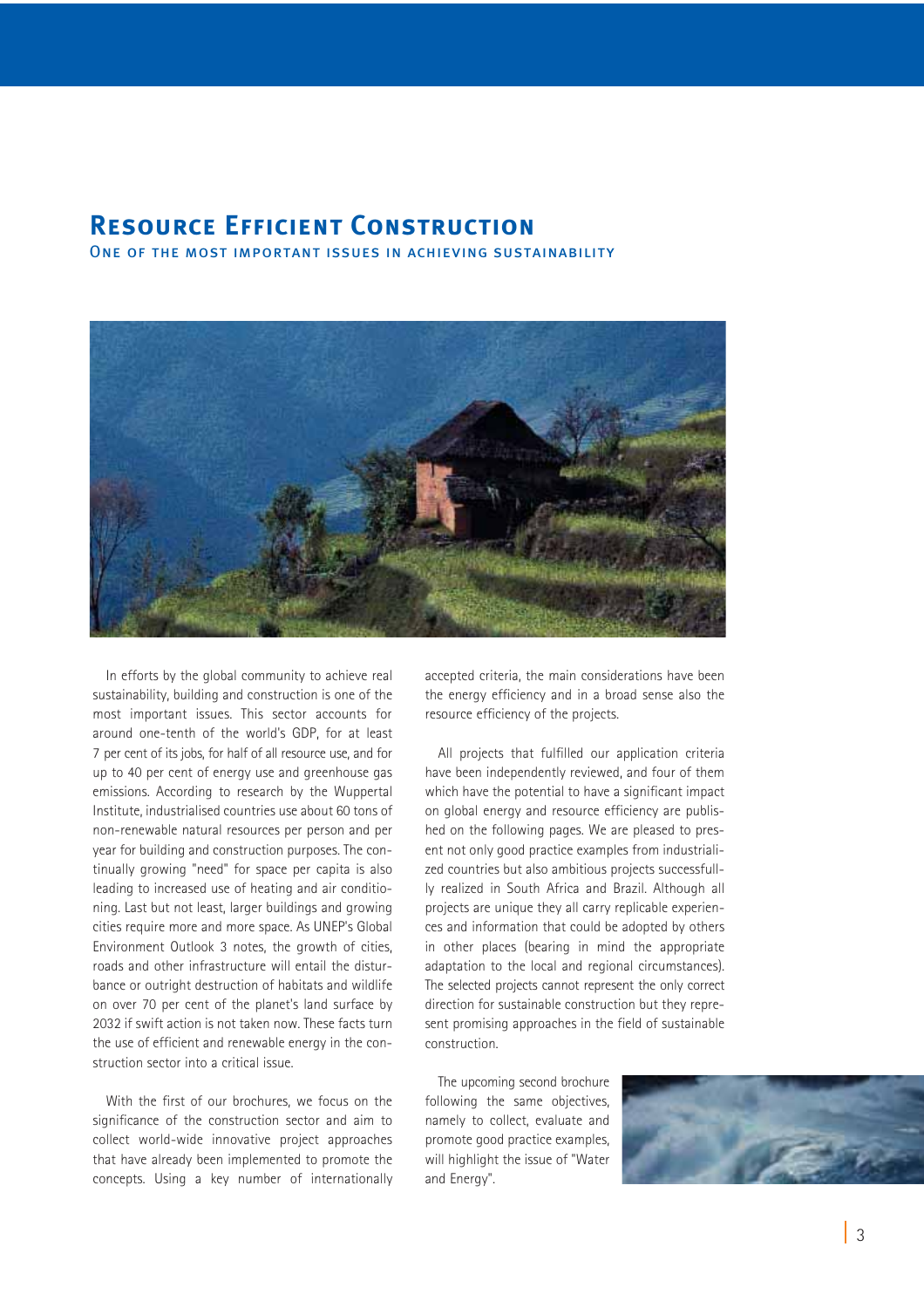## **Reconstruction of the old building complex**

"Bremer Höhe" and provision of modern central energy stations

#### **Location:** Berlin, Germany

#### **Project's Aim:**

Cost-effective, secure and environmentally friendly energy management

#### **Technical Answer:**

Central energy supply and combined generation of heat and power



Bremer Höhe is the name of three building complexes, completed in 1913 and located in Prenzlauer Berg, Berlin. In the beginning of the year 2000, the residents of the 455 residential units and 12 business units founded a cooperative, that reconstructed the building blocks in own responsibility. Not only is the involvement of tenants exemplary but also the energy supply of the buildings. In a nation-wide invitation to tender, the Berliner Energieagentur was awarded the contract for the energy supply of "Bremer Höhe".

The 455 residential units and 12 business units on a total floor area of 32,400 sqm, divided into three phases of construction, are supplied with heat and power by the Berliner Energieagentur. Three roof heating stations with boiler systems and Combined Heat and Power (CHP) modules provide heat and power. They are installed directly above the flats (bedrooms) and comply with the most exacting sound insulation standards.

## **BENEFITS**

The Berliner Energieagentur provides energy management which is more cost effective than individual heating installations in each building. The resulting low cost of heating is around 0.66 Euro per sqm per month. The annual amount of primary energy saved due to the central energy supply by means of combined heat and power generation compared to conventional supply is around 1,100 MWh (corresponding to approximately 110,000 litres of fuel oil), while the reduction of carbon dioxide emission is around 450 tons annually.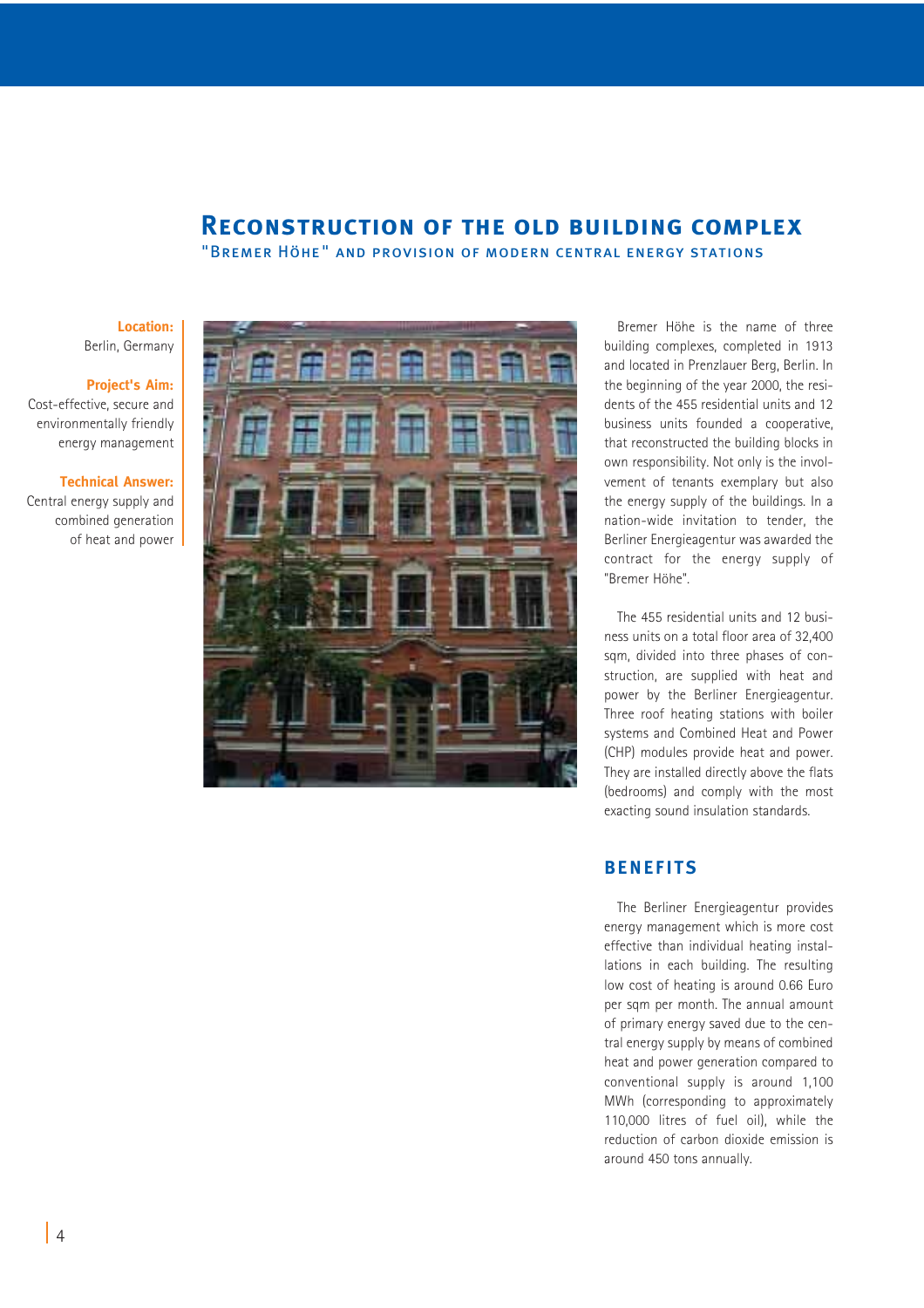#### **TECHNOLOGY**

The total heat demand on completion of all construction phases is 2.6 MW. Energy is supplied by three roof heating stations with three condensing boilers and six CHP modules with utilisation of calorific value. Their operation is heatcontrolled and in parallel with the network. A low-voltage network installed in the basement provides electricity directly to the tenants in each construction block. Drinking-water of a high hygienic standard is provided using the flow-andrinse principle. The plant is monitored by means of remote data transmission and recording, automatic malfunction reporting and around-the-clock on-call duty.





## **SUSTAINABILITY**

With regard to financial as well as technological issues this project can be considered as sustainable. The contract period of 15 years ensures long-term cost-effective energy supply for the customers and allows the Berliner Energieagentur to operate the plants most efficiently. Furthermore, the Berliner Energieagentur as a contractor has taken over the responsibility for the planning, construction, financing and maintenance of the plants.

#### **FINANCIAL ISSUES**

The Berliner Energieagentur took over the financing of the project, supported by the German Reconstruction Loan Corporation and invested in the energy supply plants. This investment will be refinanced by selling electricity to the tenants.

#### **OBSTACLES**

One important obstacle was the necessity to install the three heating units under the roofs and directly above the bedrooms of the tenants and to find a solution which avoids any disturbing noise from the energy supply plants.

Since there are only a few technical obstacles, the project can easily be replicated. Replication is also supported by the use of a standardised contracting model developed by the Berliner Energieagentur.

## **CONTACT**

**Berliner Energieagentur GmbH**  Mr. Ralf Goldmann e-mail: office@berliner-e-agentur.de URL: www.berliner-e-agentur.de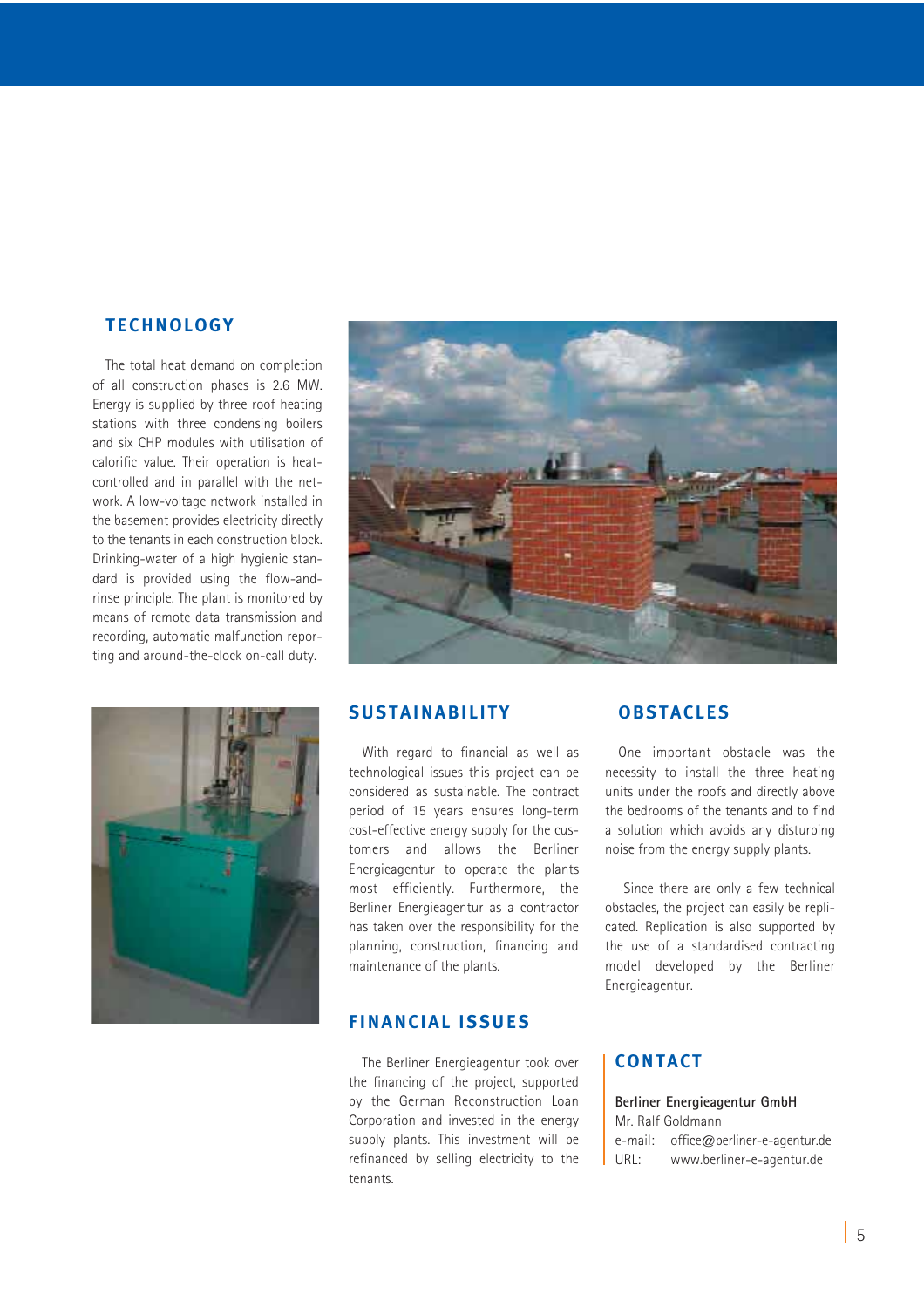## **The Flying Circus – Low-Cost but High-Tech**

Bio-Climatic Architecture in the Tropics

**Location:** Rio de Janeiro, Brazil

**Project's Aim:**  Good thermal comfort under varying parameters

**Technical Answer:**

Air conditioning system based on a bio-climatic approach



The Flying Circus - Circo Voador - is a famous stage in Rio de Janeiro, Brazil. The main pavilion can hold up to 1,400 people and is equipped with professional stage lighting systems, both of which cause a high thermal load. High external temperatures and a semiopen pavilion created a very challenging situation for any air conditioning system. Comfortable temperatures for the audience under varying conditions had to be achieved: from classical concerts to rock concerts, from the high temperatures and high relative humidity of tropical summer nights to relatively low temperatures in winter nights. The solution was a combination of an architecturally well designed building for public use (project by DDG Arquitetura) and an intelligent low cost air conditioning system, based on a bio-climatic approach.

#### **BENEFITS**

Currently Brazil receives its electric energy from hydroelectric power plants. Considering the expected increase in energy demand, other additional resources such as fossil fuels will need to be included in the future. The current advantage of relatively clean energy will be lost. Therefore projects like the Flying Circus are important, because they demonstrate how a contribution to lower energy consumption is possible.

The Flying Circus can also be regarded as an important marketing tool for the dissemination of the bioclimatic, highly resource efficient approach in architecture. The alternative air conditioning system reduces the physical volume of installation and does not require CFCs or other harmful substances for the cooling cycle.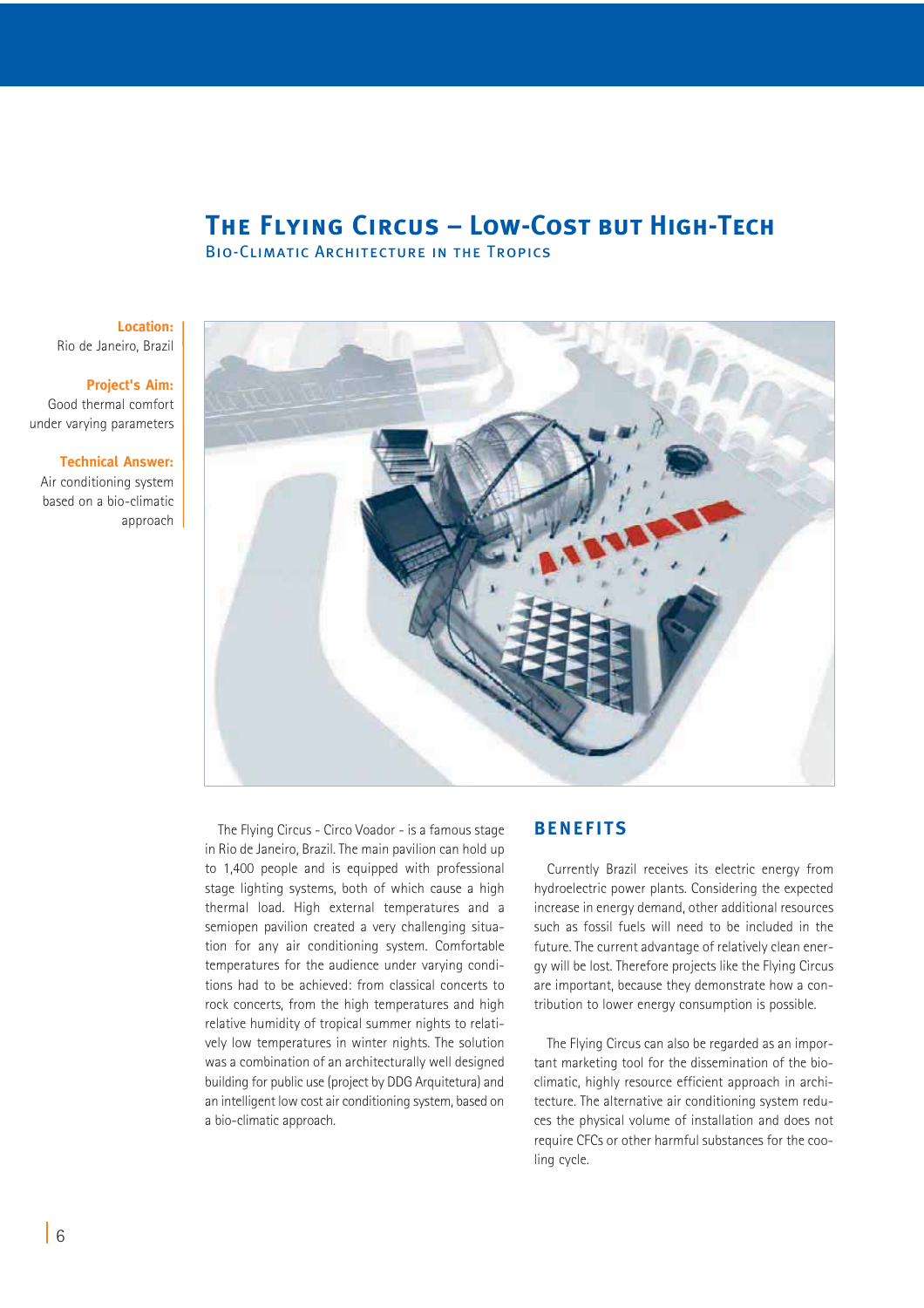#### **TECHNOLOGY**

Low material input is combined with simple maintenance: 7 ventilators of 4.6 kW, a high pressure pump of 0.4 kW, 100m of 1 inch nylon tubes, 45 fog nozzles, and 6 sensors. The ratio between heat load and air conditioning system is 132:1. The bio-climatic approach, the intelligent use of the external climatic conditions and construction parameters, consisted of five different measures:

1) The cooling of the external areas in order to reduce infrared radiation: watering the surrounding granite covered areas transforms the stored heat into vapour in a short time.

2) Change of the geometry of the pavilion: a semicircular opening from the bottom to the top for exhaust was achieved by creating two shells which overlap in the horizontal plane, but are separated in the vertical plane.

3) Double-layer membrane with thermal insulation material: provides high acoustic insulation and together with the low thermal absorption by the white fabric, reduces the thermal load through solar radiation to a minimum.



4) High volume ventilators: seven high volume ventilators create a pleasant airflow in the pavilion. The speed of the ventilators can be reduced individually in order to influence the direction of the airflow.

5) Evaporation by a fogging system: in order to reduce the air temperature, water is dispersed under high pressure through "Fog nozzles", which create superfine water droplets. A system of air temperature and humidity sensors adjust the amount of water dispersed, thereby avoiding the "shower effect" in the case of high relative humidity of the ambient air.

#### **SUSTAINABILITY**

The Flying Circus can be regarded as financially and technologically sustainable, due to low investment and running costs, and simple maintenance. The low maximum input for the alternative system also allows a future use of photovoltaic panels as a back up system.

## **FINANCIAL ISSUES**

The initial investment was at least 96 per cent lower compared to conventional air conditioning systems. The implementation costs accounted for 1 per cent of the total construction costs, compared to traditional air conditioning systems for office buildings which account for around 25 per cent of total costs. The running costs were low: a maximum of 15 kWh of electric energy and 1 cubic meter of water is needed for a 3 hour concert.



## **OBSTACLES**

The most important obstacle to overcome was the doubts about modern bioclimatic systems. It was problematic to convince the owner to implement simple, but sophisticated systems. Stakeholders such as architects and clients often do not know the potential of the bio-climatic approach in the Tropics, due to a lack of realized projects. Furthermore, specialists in air conditioning systems are paid according to the size of the air conditioning system they have installed. If these obstacles can be overcome, the system can easily be replicated, because of the simplicity of the basic concept.

## **CONTACT**

**Dr.-Ing. Michael Laar** Architect and Engineer e-mail: michael\_laar@hotmail.com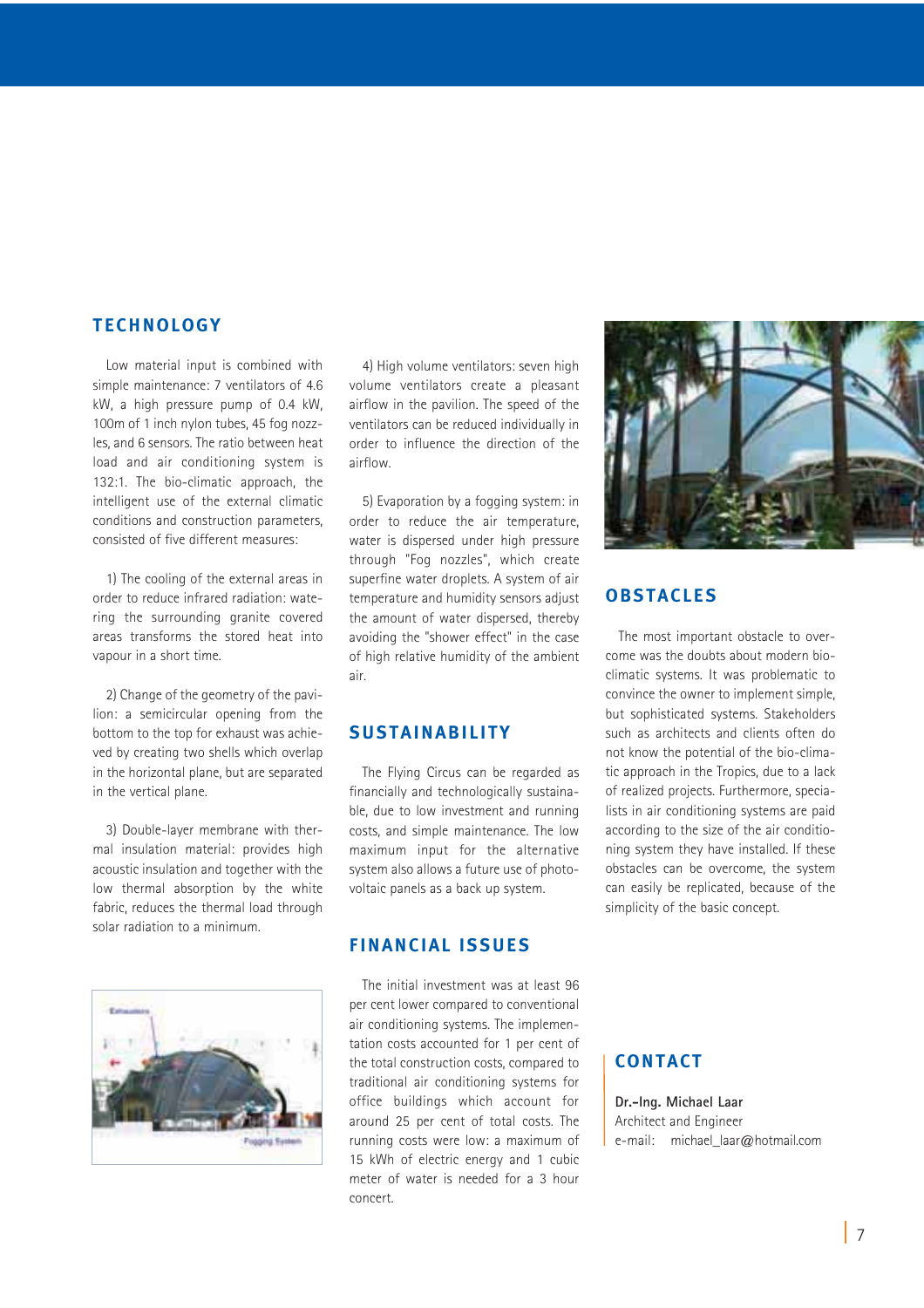#### **Reducing energy demand in public buildings**

by implementing Energy Performance Contracting

**Location:** Kranj, Slovenia

**Project's Aim:**  Reducing energy costs and energy consumption

> **Technical Answer:** Energy Contracting



Like in many other economies in transition, Slovenia has a considerable energy saving potential but lacks the money for investment and also skilled people. In 1999 the project "Support for the Promotion of Third Party Financing of Energy Efficiency Investments in Slovenia" within the TRANS-FORM programme supported by the German Reconstruction Loan Cooperation was launched. The project was coordinated by the Slovenian Agency for Efficient Use of Energy (AURE) and the Berliner Energieagentur.

The project included the identification of possible pilot projects in municipalities, the realisation of a pilot project in the municipality of Kranj and the qualification of local competence centres.

Within the project a model contract for performance contracting under Slovenian framework conditions was developed. A project for performance contracting was realized with a building pool in the municipality of Kranj. A tendering process was carried out and the Steirische Fernwärme GmbH (District Heating Company) in cooperation with its Slovenian partner EL-TEC MULEJ was awarded the assignment to carry out the project.

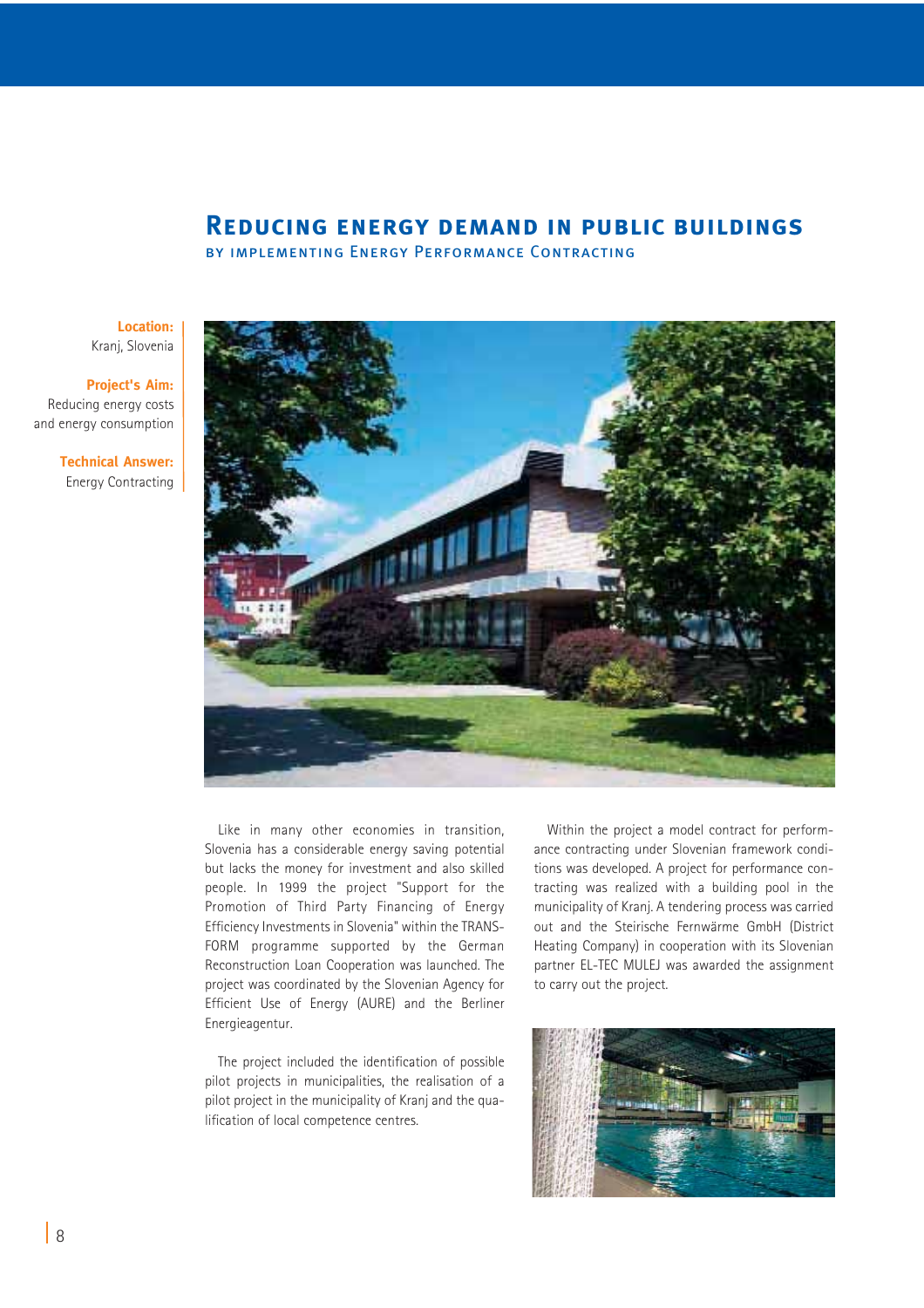#### **BENEFITS**

Performance contracting projects like the one in Kranj show that efficiency measures in public buildings can be taken even without the use of public budget resources.

The project led to a decrease in non-renewable energy supply as well as to a reduction in direct and indirect greenhouse gas emissions due to the reduced energy consumption by the public buildings.

#### **TECHNOLOGY**

To achieve a reduction in energy costs, the following energy saving measures were carried out:

- **Exchange of boilers and thermostats**
- $\blacksquare$  Installation of new control centres
- Adjustment of heating systems
- **Renovation of heat distribution systems**
- Fitting of thermostats to radiators

#### **SUSTAINABILITY**

The project is sustainable with regard to financial as well as to technological implications. Energy contracting is a win-win strategy in a public-private partnership where the private contractor guarantees the energy savings and is responsible for the financing, the planning and the installation of energy efficiency measures.

Another target of the project was to develop the energy contracting market in Slovenia. Therefore a considerable know-how transfer to Slovenian partners (AURE and the Jozef Stefan Institute as local competence centre) was included.

## **FINANCIAL ISSUES**

The municipality of Kranj, an industrial centre about 30 km north of the capital Lubljana, annually consumes about 0.5 million Euro worth of energy in a pool of 14 buildings comprising administration buildings and schools. Within the 15 years of contract duration, the annual energy costs for the municipality of Kranj will sink from 514,000 Euro to 455,000 Euro; a total of 11.4 per cent of guaranteed savings (58,500 Euro annually), which were achieved after the first full accounting period on 1st Sept. 2003.

Investment costs accounted for roughly 324,000 Euro. The total investment is paid back out of the saved energy costs, resulting from overall savings in the 14 buildings of 15.1 per cent.

#### **OBSTACLES**

The most serious obstacles are the know-how deficits, the financing conditions from banks for longterm financing and the on-going adaptation of the legal framework to European rules.

Despite these problems, this energy performance contracting project can be easily replicated to other public buildings owned by municipalities, countries, states and institutions. A model contract (Energy Saving Guarantee Contract), developed by the Berliner Energieagentur exists, as well as other examples of projects in German municipalities.

## **CONTACT**

#### **Jozef Stefan Institute, Energy Efficiency Centre or Berliner Energieagentur GmbH**

Mrs. Barbara Petelin Visocnik or Mr. Ralf Goldmann e-mail: Barbara.Visocnik@ijs.si

office@berliner-e-agentur.de URL: www.rcp.ijs.si/~eec or www.berliner-e-agentur.de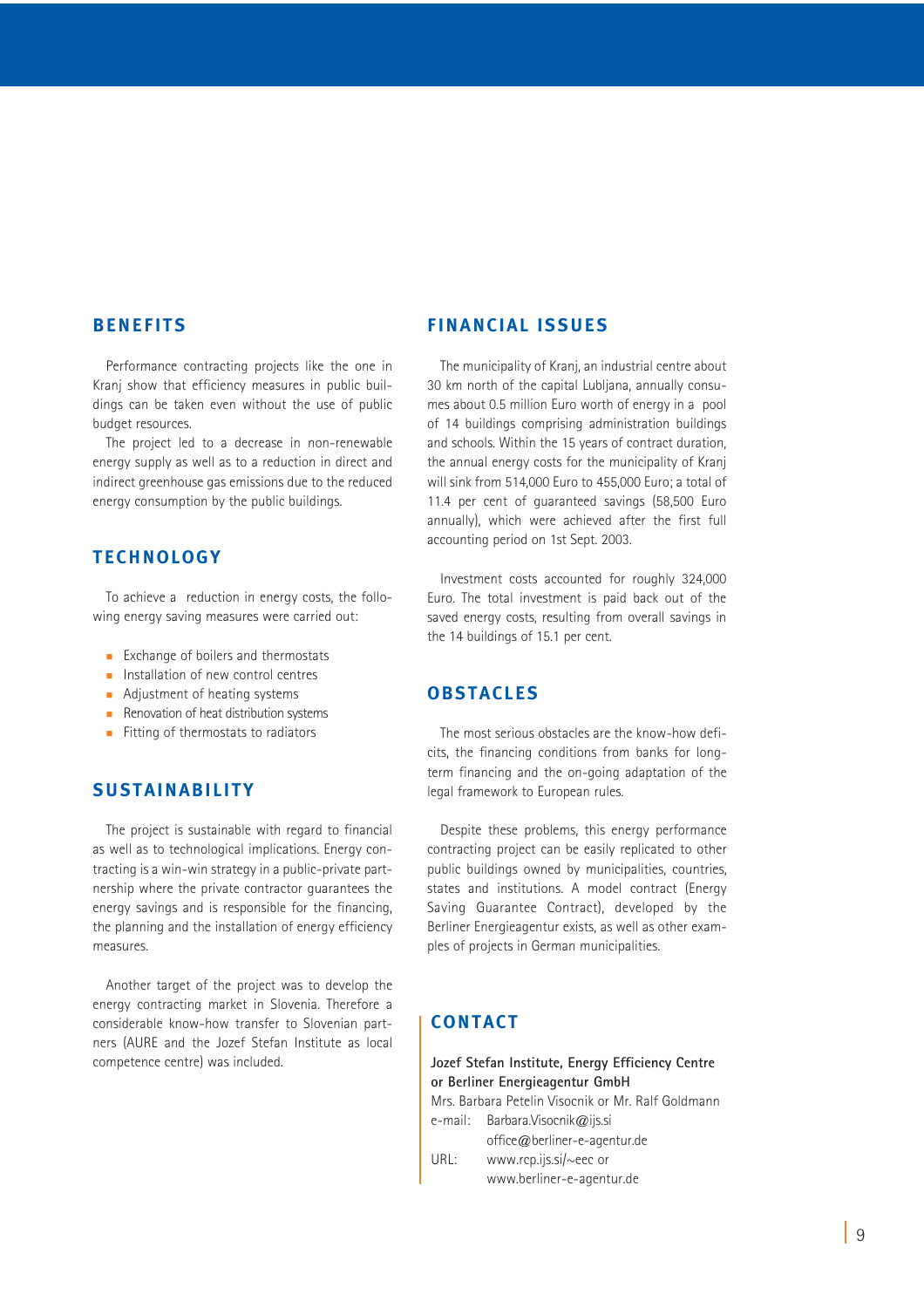## **Retrofitting of low-cost urban housing –**

many benefits for local population

#### **Location:**

Kuyasa, Khayelitsha, Cape Town, South Africa

#### **Project's Aim:**

Reduction of GHG emissions and contribution to sustainable development

#### **Technical Answer:**

Energy efficient lighting, insulated ceilings, solar water heating



Kuyasa is a low-income housing settlement in Khayelitsha, which is a township located in the southeastern side of the City of Cape Town. This township settlement consists of 30 sqm housing units which have been state subsidised by the governmental Reconstruction and Development Programme (RDP). The Kuyasa project is a retrofit project, to improve energy efficiency as well as to use renewable energy in existing RDP houses. The project is initiated by a partnership of the City of Cape Town and SouthSouthNorth, a non-profit developmental organisation. The project is designed as a Clean Development Mechanism (CDM) activity and aims to be certified with the high quality Gold Standard that guarantees benefits for local population together with to emission reductions. The demonstration phase of the project has been finished with ten succcessfully retrofitted houses.

#### **BENEFITS**

The Kuyasa project leads to environmental as well as to social benefits. With the switch-over to renewable energy (solar water heaters), and a decrease in non-renewable resources (coal for electricity generation) a reduction of greenhouse gas emissions (5,600 t CO2/a) has been achieved.

Additionally, there are annual energy savings of 3,115 kWh (Solar Water Heater: 1,443 kWh, Compact fluorescent light bulb: 268 kWh, Insulated Ceilings: 1,404 kWh) per household. The insulated ceilings contribute towards health cost benefits by a reduction in household dust. An improvement in the ambient temperature of the houses reduces the need for paraffin stoves and other heat sources which hold fire-related dangers and negative respiratory health impacts.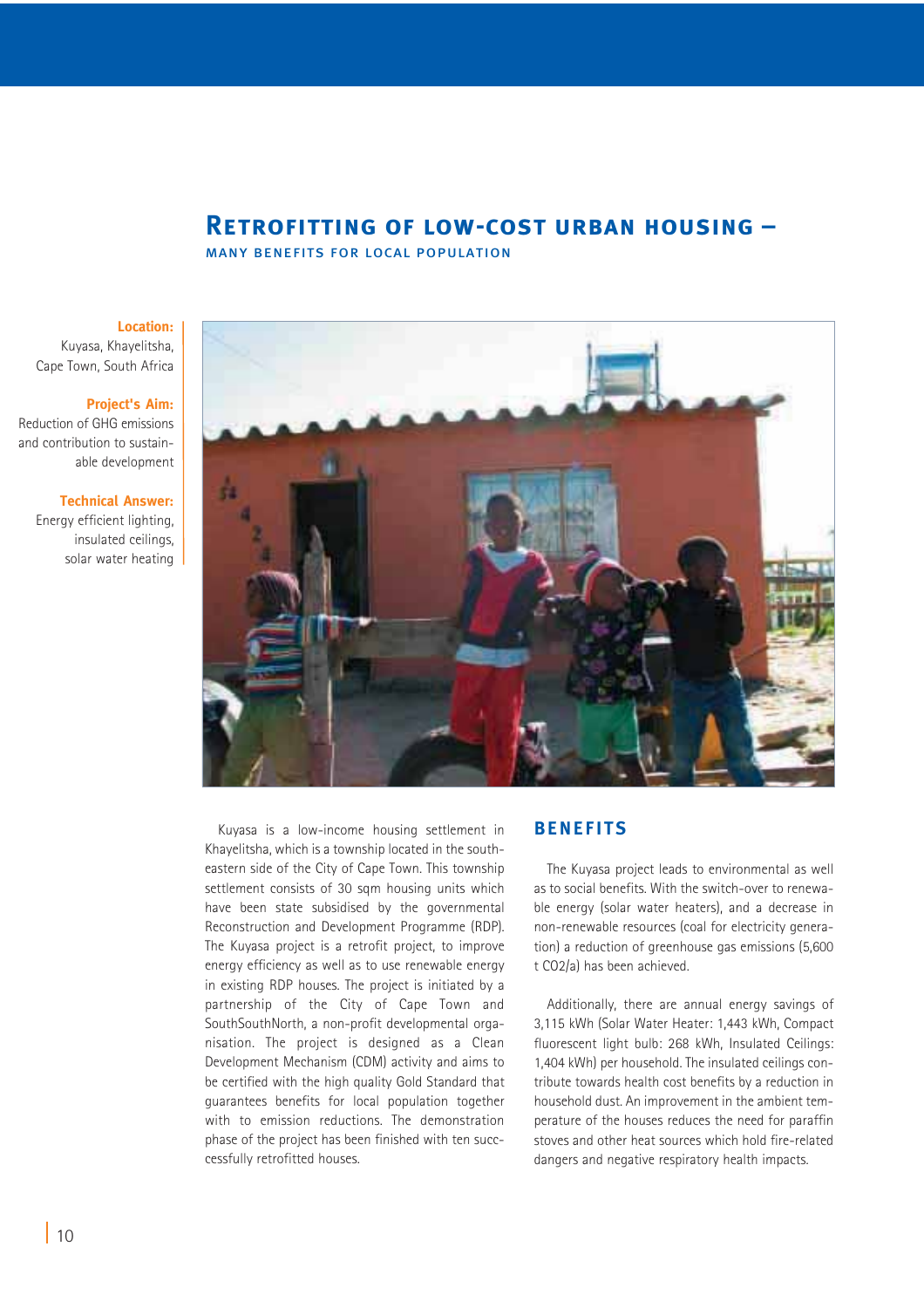#### **TECHNOLOGY**

During the demonstration phase 10 existing RDP houses have already been provided with solar water heaters (3 KW input power), insulated ceilings and compact fluorescent light bulbs (two in each home, 11W and 16W).

#### **SUSTAINABILITY**

The project activity leads to an increase in local employment of about 139 person years of jobs during the 21 year life cycle of the project and thus to an increase in capacity amongst local artisans. All technologies are manufactured locally.



#### **FINANCIAL ISSUES**

The cost of resources so far amount to approximately 175,000 Euro. Further upfront capital of about 1.5 million Euro is needed for the whole CDM project. Financial returns of approximately 6.3 million Euro of energy savings and 1.8 million Euro of Certified Emission Reductions (CERs) are expected over the whole project lifetime of 21 years.

It has to be mentioned that without being designed as a CDM project and therefore generating tradable certificates, this project would not be cost effective.

## **OBSTACLES**

The main obstacle for the Kuyasa project is financial. The demonstration phase was sponsored by SouthSouthNorth through donor funding. The implementation of the whole CDM project depends on further financing, but there are restrictions to using Official Development Assistance (ODA) in CDM projects. Therefore, work is underway to find a bridging finance source.

Despite financial problems, the Kuyasa project has huge replication potential in South Africa - with regard to the government's further housing objectives, as well as those in other developing countries depending on the financial success of this kind of CDM project.

## **CONTACT**

**SouthSouthNorth, South Africa** Ms. Lwandle Mqadi e-mail: lwandle@southsouthnorth.org URL: www.southsouthnorth.org